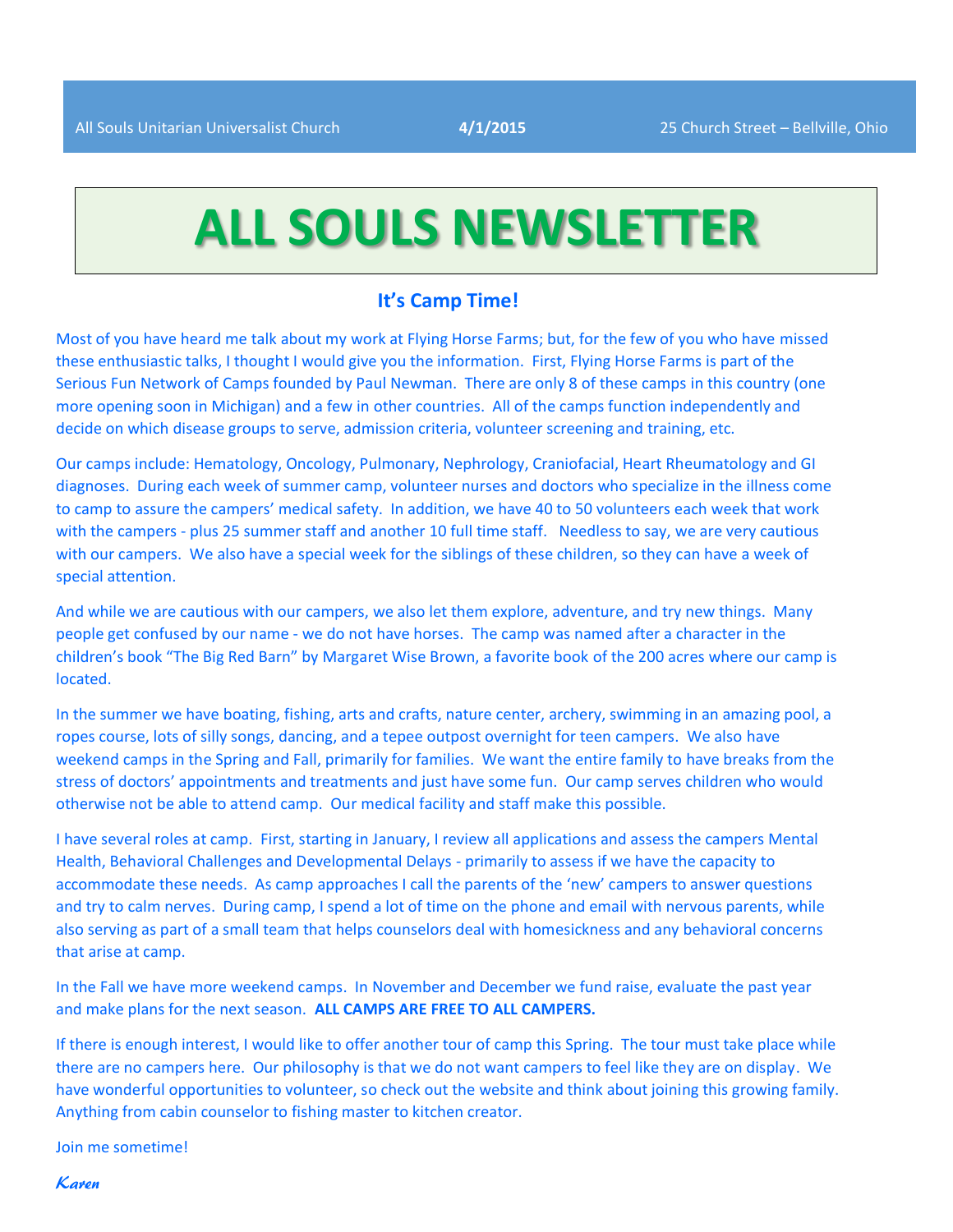# *MESSAGES FROM THE BOARD*

#### **…from Glenn Myers, President**

#### **All SOULS UU CHURCH AND ITS FUTURE**

The announcement of our minister, Karen Bruno, indicating that she would be leaving us this summer has motivated the Board to engage in some critical analyses of All Souls - where are we as a church, and where do we want to go? Following is the view from my position in the church.

A task force consisting of congregants and board members was formed to gather input concerning the future direction of All Souls and the characteristics of a new minister needed to achieve those goals. The task force findings and suggestions were presented to the Board by All Souls member Art O'Leary at the regular meeting April 15, 2015. (Keep in mind: It is the 12-member elected Board that makes decisions concerning church policy matters and nominates minister candidates to be considered by church members as a whole.)

The task force report was enlightening, thorough, and challenging. Number one on the list emphasized the desire to keep "that special something" that we experience at each Sunday's service and coffee hour - the genuine warmth and concern for each other and for visitors. I say "Amen" to that.

Somewhat challenging in the report was the concern about how the local community views us and feels about us. It was indicated that All Souls needs to be more visible, more of a church of action, and should take stands on social issues. These suggestions were followed by, "But, we don't want to be seen as too radical," which presents somewhat of a dilemma. Any time a position is taken on an issue, it will automatically be controversial because there are always at least two sides. And what is considered radical by some may please others. So, rather than backing away from issues, the Board should follow our fifth Principle which promotes the use of the democratic process to make decisions for the church as a whole.

Keep in mind, All Souls is geographically located in a conservative community. (Historically, the Unitarian Church was here before most of Bellville developed --- we were here first, but we won't flaunt it.) Nevertheless, UU Churches are fundamentally liberal because they are characterized by their tolerance of different religious views and are not based on creed. Therefore, UU Churches ARE RADICAL by their nature.

So, conservatives are not going to embrace us - the best we can hope for is to be accepted (which I think we are). But, we must not allow the community to influence our principles, RATHER, our principles should influence the community.

I think we can best address the dilemma by displaying our seven principles through church policies and actions and by our individual deportment in the community. People in the community need to know that we oppose any kind of oppression whether it be related to sexism, homophobia, racism, ageism, etc. And, the community can only know about us through what they see us doing. (You can pretend to care, but you can't pretend to show up!)

We must not be afraid of being radical; we should just be sure to do our things with love and understanding. Unitarian Universalism is not for sissies - neither is it for bullies.

We must also remember that not everyone in the community is conservative. There are many quiet liberals (and maybe some conservatives) out there who are just waiting to see the beacon of All Souls, so let's not be afraid to light it and let it shine. Unitarian Universalism does not convert people, it attracts them.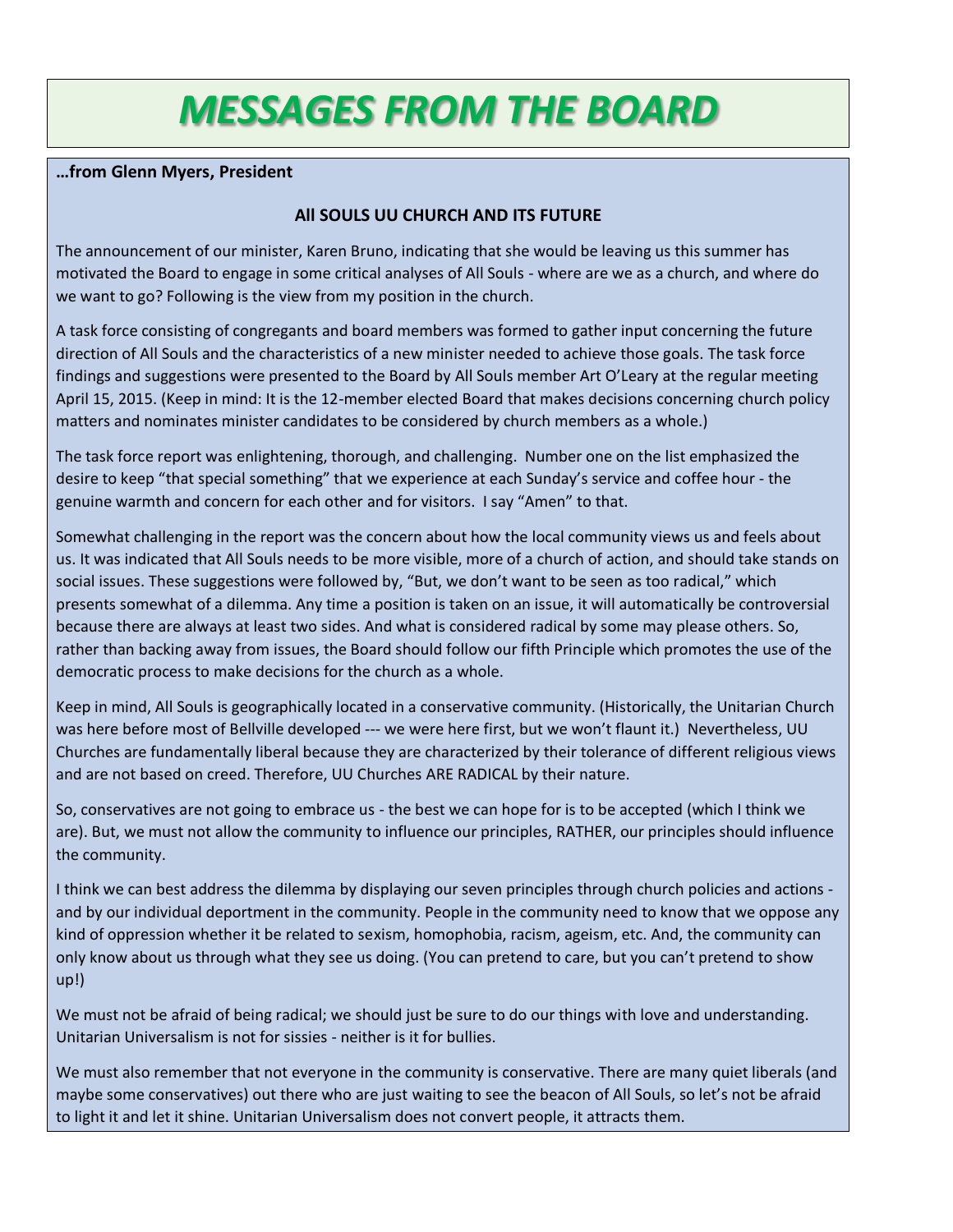# **FEBRUARY TREASURER'S REPORT**

|                                      | <b>February</b> |   | $Y-T-D$   |
|--------------------------------------|-----------------|---|-----------|
| <b>INCOME</b>                        |                 |   |           |
| <b>Pledges</b>                       | 1,597.00        |   | 15,820.00 |
| <b>Offerings</b>                     | 323.00          |   | 4,007.76  |
| <b>Donations-Maintenance Fund **</b> | 240.00          |   | 3,080.00  |
| <b>Kenya Coin Collection</b>         | 54.65           |   | 552.60    |
| <b>Rummage Sale</b>                  | 0.00            |   | 2,203.40  |
| <b>Recycle</b>                       | .00             |   | 226.72    |
| <b>Other</b>                         | .00             |   | 221.25    |
| <b>TOTAL</b>                         | 2,214.65        | ∗ | 26,111.73 |
| <b>EXPENSES</b>                      | 2,415.76        |   | 25,655.80 |
| <b>DIFFERENCE</b>                    | (201.11)        |   | 455.93    |

**\* A monthly income of \$3,039.33 is required in order to meet annual expenses of \$36,472.00.**

**\*\*Morley & Marjorie Smith made a donation** 

**of \$240.00 for maintenance (the second).**

# **FEBRUARY PLEDGE REPORT**

| <b>Total members</b>      | -27 |
|---------------------------|-----|
| <b>Total pledges</b>      | 22  |
| <b>Average attendance</b> | 43  |

|                        | <b>February</b> | $Y-T-D$   |
|------------------------|-----------------|-----------|
| <b>Amount Pledged</b>  | 2,187.00        | 15,261.00 |
| <b>Amount Received</b> | 1.597.00        | 15,820.00 |
| <b>VARIANCE</b>        | (590.00)        | 559.00    |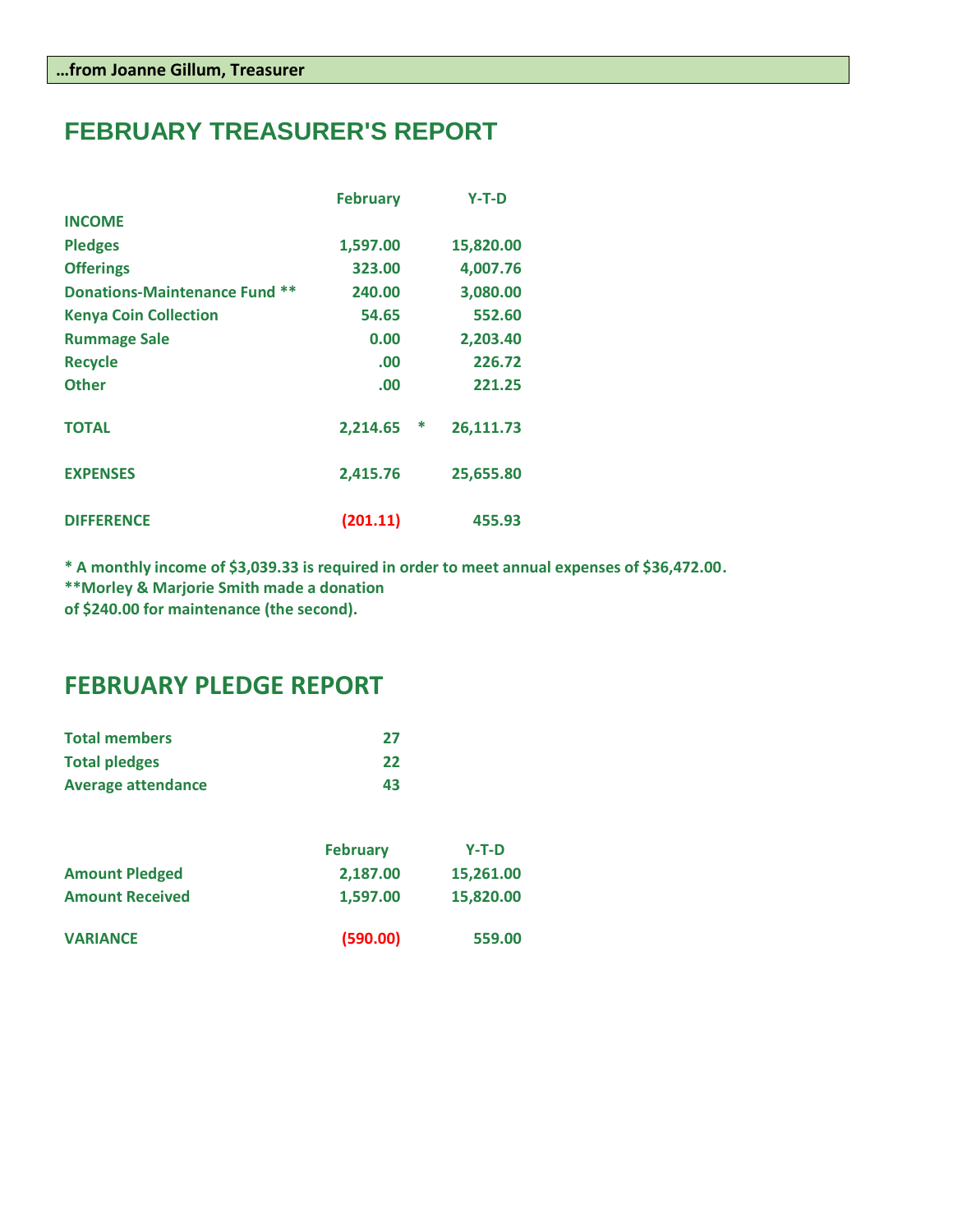#### **…from Mike Garber, Finance Trustee**

Along with the arrival of spring comes All Souls Stewardship and Pledge Program. It is the commitment of your time, talent and money that allows All Souls to thrive. Look for your pledge material to arrive soon.

As you are doing your spring cleaning, think about recycling and donating good saleable items to the church Summer Rummage Sale.

#### **…from Chuck Rhodes, Building & Maintenance Trustee**

Now that the weather has improved, several projects were completed.

Snow guards were installed on the east and west side of the church roof, with an extra guard above the side door. These guards will reduce snow build up in the gutters and the potential for snow cascading from the roof to the side door entrance way. The framed poster of the seven principles are now hanging on the wall above the piano. The poster was printed by Bryan Bartsch, and the frame was custom made from wormy chestnut by Steve Ocheltree. The wood came from a house a block from the church and of the same age (120 years). The poster is 4ft×3ft., which makes an impressive presentation. The chair lift had a maintenance service on March 20, and it is working well. A new seat post will be installed during the week of March 22 as part of a recall.

During the year, we celebrate many holidays and changing seasons. This is always reflected by the beautiful decorating of the church. This effort takes a great deal of planning, creativity and hard work. A big Thank You goes out to Bruce and Ann Kilgore for their hard work in decorating the church, both inside and out. **THANKS!!!!!!!!!!** 

The sidewalk replacement date is anyone's guess - maybe May or June. This is an inconvenience for everyone, as we have to use the side door as our main entrance. Thank you for your cooperation.

On Saturday, April 25, we will have a spring work day from 8:30am -12:00pm. A sign-up sheet will be circulated.

We recently received 60 cushioned "restaurant stacker" chairs to replace the old metal folding chairs in the Fellowship Hall. Several members have donated money to cover the cost of 26 chairs. I want to thank them for their unselfish generosity. If anyone would like to purchase a chair(s) for the Fellowship Hall, the cost is \$30.00 each. At last we can sit in comfort while having coffee and conversations.



# *"WE TAKE INCLUSIVITY AND DIVERSITY SERIOUSLY"*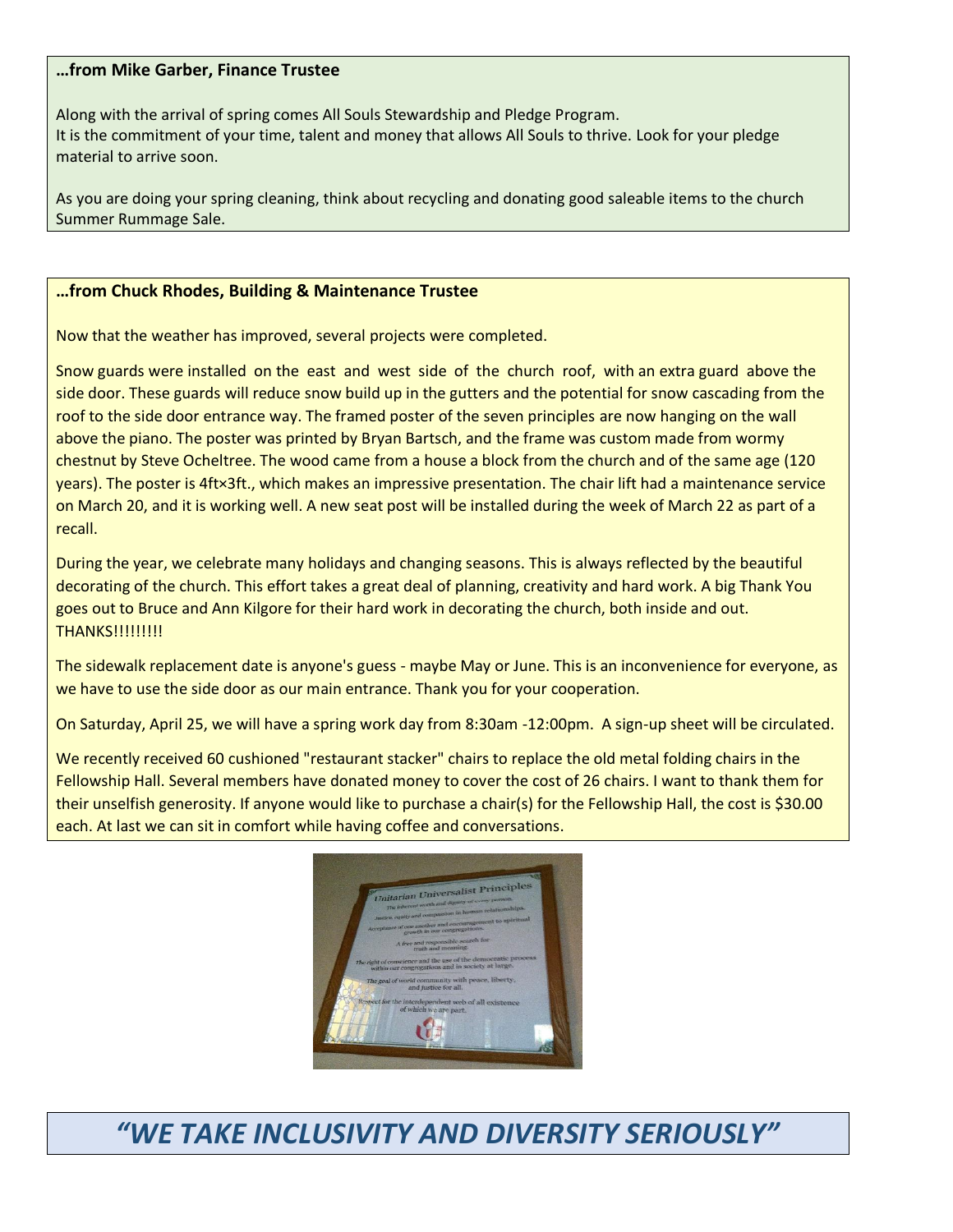#### **…from Reed Richmond, Social Action Trustee**

#### **All Souls April Fools Get-Together**

We are having a get-together for no particular reason on Wednesday, April 1 at 7 p.m. at Old Bag O' Nails in Mansfield. Just meet up, enjoy a beverage, and enjoy some company. All Souls are welcome.

#### **Social Justice/Social Action Meeting**

We will have our regular meeting the first Tuesday of the month, April 7, at 7 p.m. at All Souls.

#### **Honoring Our War Dead and Seeking Peace**

On May 24, the day before Memorial Day, I will be presenting a Peace Memorial Service at All Souls for the 10:30 a.m. service. This will be a preview of the service we will hold at the Bellville Bandstand at 7:00 p.m. that night. The purpose of the service is to honor those who have given their lives serving in our armed forces, while we seek peaceful solutions to ending war and its devastating effects. Please join us for both candlelight memorial services and a call for peace.

#### **As always, thanks for what you do in the name of peace and justice.**

#### **Popcorn Theology for Adult RE**

So, here's the list of movies and themes, 22 of them. You can be thinking about the ones you think would make a good choice. If I don't hear back from anyone with suggestions, I'm picking my favorites (and that means Jurassic Park is right on top of the list). First class is April 12. Second class is April 26 at 9:00 am sharp.

| "Knowing"*                                                                | Theme: Determinism vs. Random Events                    |
|---------------------------------------------------------------------------|---------------------------------------------------------|
| "Ghandi"*                                                                 | Theme: Inclusion and Exclusion                          |
| "Life of Pi"*                                                             | Theme: Accepting Our Anger and Expressing It Positively |
| "Apollo 13"*                                                              | <b>Theme: Creative Problem Solving</b>                  |
| "Jurassic Park"*                                                          | <b>Theme: Ethics and Science</b>                        |
| "Dances with Wolves"*                                                     | Theme: Being Open to "The Other"                        |
| "Willow"*                                                                 | Theme: Overcoming Self-Doubt                            |
| "Lord of the Rings: Fellowship of the Ring"* Theme: Overcoming Temptation |                                                         |
| "Hoosiers"*                                                               | <b>Theme: Offering Forgiveness</b>                      |
| "Field of Dreams"*                                                        | Theme: Achieving Our Dreams                             |
| "Back to the Future"                                                      | Theme: How Our Choices Affect the Future                |
| "Forrest Gump"                                                            | Theme: Cultivating an Attitude of Gratitude             |
| "Oh, God!"                                                                | Theme: Thinking about the Big Questions                 |
| "Bruce Almighty"                                                          | Theme: Things We Have Control Over and Things We Do Not |
| "Heaven Can Wait"                                                         | Theme: Concept of a Soul                                |
| "Contact"                                                                 | Theme: Conflict between Faith and Science               |
| "Bowling for Columbine"                                                   | Theme: Fear and Violence in Society                     |
| "Hotel Rwanda"                                                            | Theme: How Inaction Leads to Injustice                  |
| "Evan Almighty"                                                           | Theme: Random Acts of Kindness Can Change the World     |
| "Dead Man Walking"                                                        | Theme: Taking Sides in Justice Issues                   |
| "Boys Don't Cry"                                                          | Theme: Understanding Transgender Issues and             |
|                                                                           | <b>Gender Justice</b>                                   |
| "Jesus Christ Superstar"                                                  | Theme: Unitarian Universalist Views of Jesus            |
|                                                                           |                                                         |

\*Done or being done for Children's RE.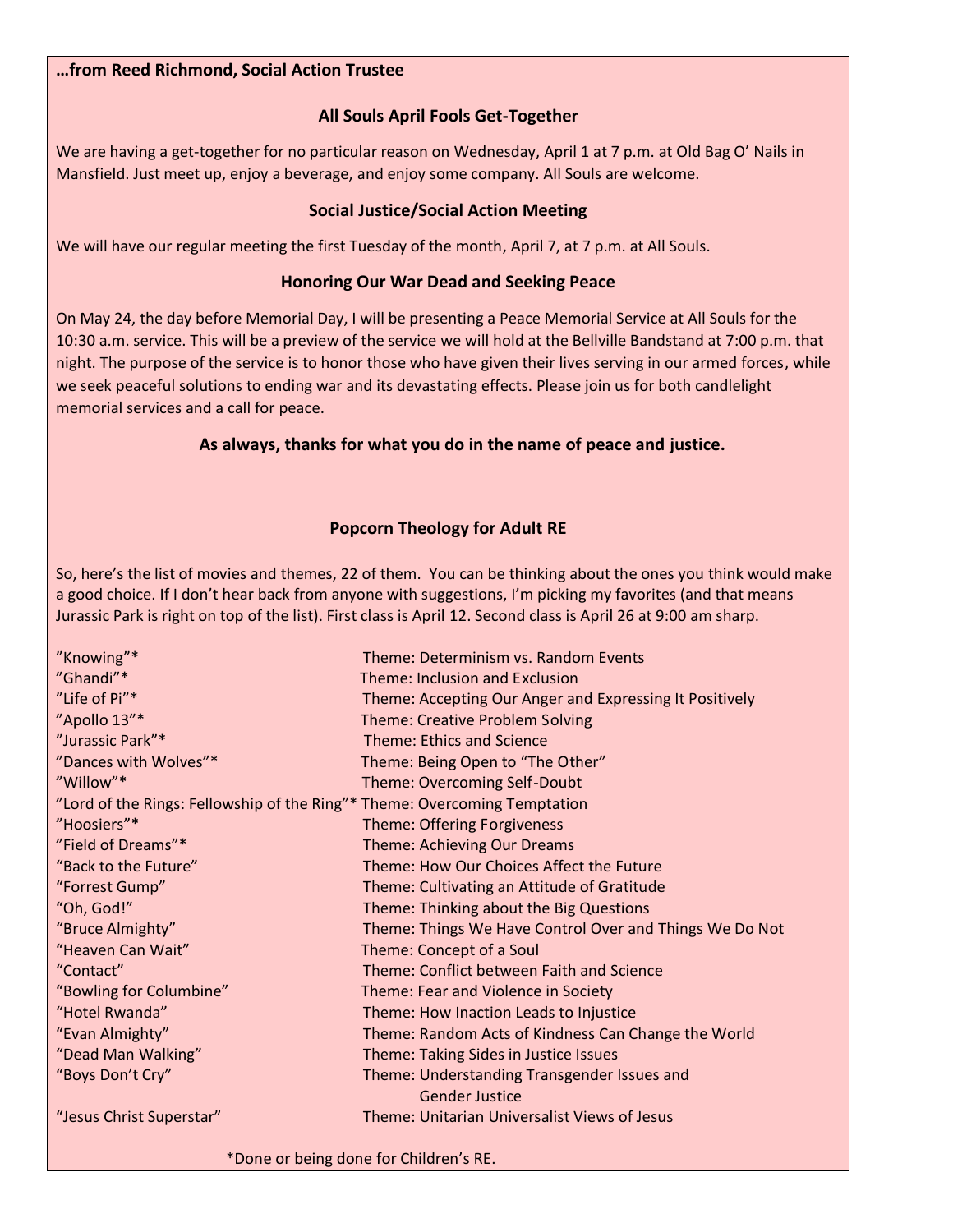#### **…from Liz Hansen, Religious Education Trustee**

Youth Religious Education will continue their program with the younger kids using the Dr. Seuss curriculum on April 5th and the older kids watching & discussing "Knowing" with facilitator Mandy Waltz on April 12, both during the service.

Adult Religious Education started up on March 22 after a very long winter break! In April, we will skip Easter (the 5th) and start a new program with Reed Richmond on April 12 & 26 at 9:00 am. Reed will be using the "Popcorn Theology" curriculum that the older youth have been working with this year.

Looking forward to May…..Dr. Walter Kania will present an evening of Adult Religious Education, "A Unique Near Death Experience with Insights and Messages about Life, and Other Dimensions of Reality" on Thursday, May 21, from 6:30 pm – 9:00 pm at All Souls. This program will include a mini-lecture and a DVD with time for comments and discussion.

#### **…from Judy Shaffer, Pastoral Care Trustee**

### **PASTORAL CARE DUTIES**

Teasha Sprague is assisting

with the Pastoral Care Duties.

If you cannot reach Judy, please contact Teasha at 440-622-1611.

#### **Please contact Judy Shaffer for the following areas of Pastoral Care:**

- coordination of welcome and follow up with visitors
- coordination of cards and visits to shut-ins
- gathering of concerns about members: health, family and individual issues
- organizing a list of members willing to do visits when needed
- coordination of general contact and check-ins with members and friends

**Please contact Rev. Karen Bruno for the following areas of Pastoral Care:**

- significant life changes: divorce, serious illness, hospitalization, surgery, a close friend or family member dies or is hospitalized
- you are experiencing some kind of loss, stress or minor mental health concern
- you are spiritually or emotionally searching and want a listening ear



 **Mandy Waltz Ed Fox Trio Alle Breve Cheryl Church "Grandma & the 7 Principles" "Bunny's First Spring" Leading the Service**

Photos by Jay Gilbert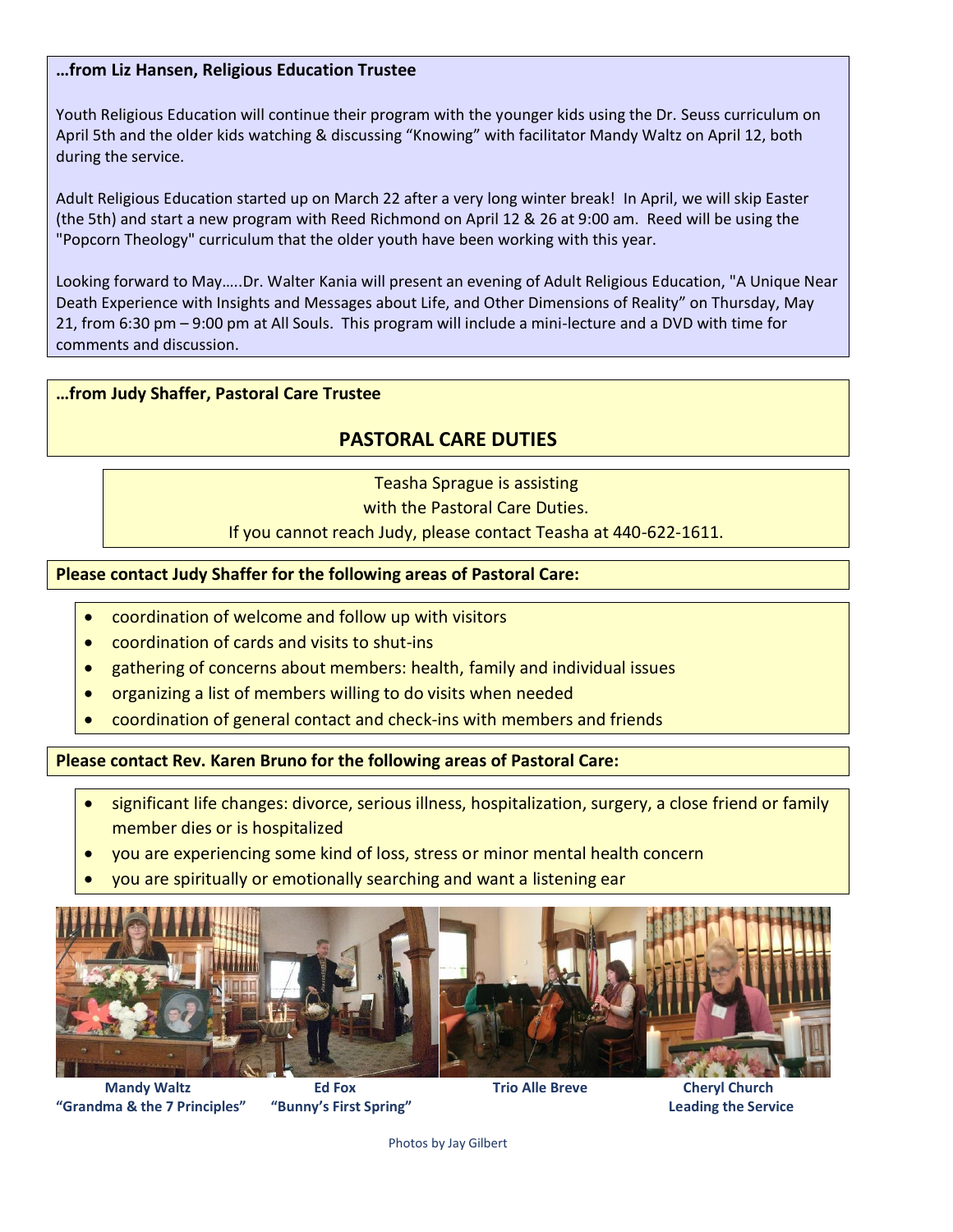#### **…from Bruce Kilgore, Fellowship Trustee**

On Sunday, April 5 after the service, All Souls will have a **Spring Festival Egg Hunt** for the children. **"Onyx the Rabbit"** will be on hand for the fun, and **"Peter Cottontail"** will join us too! If your children are going to be there, please RSVP to Bruce Kilgore at 419-886-4797.

#### **…from Mandy Waltz, Media, Advertising & Growth Trustee**

I found these interesting articles on the U.U.A website and thought I would share... Happy April church family!

For many Unitarian Universalists, the resurrection narrative is often more metaphorical than literal. Many kinds of resurrection can be emphasized: rebirth of nature; resurrecting dreams and hopes; resurrecting dead relationships. In a general sense, the ultimate triumph of life over death. Hallelujah!

#### **"An Easter Mediation" by Samuel A Trumbore**

Eternal spirit, we witness

bringing green growth throwing out tiny tendrils seeking support;

sprouting thin twigs reaching for the bright golden sun;

guiding new tubers seeking water in dark, sandy soil,

Be in and amongst us this Easter morning.

We gather this morning to celebrate the triumph of life over death.

The body can be killed but the spirit cannot be quenched.

Only yesterday had we given up all hope of the promise of the coming divine realm

and today we are renewed and inspired as we realize it is now already here.

This morning we remember that pain, suffering and death are not ends

but can be scary underground passageways to more abundant life—

If ... we have the courage to face our fear and crawl through

to be pushed and pulled by the mind narrowing forces of lust, hate, and confusion.

This morning we renew our dedication to act from our love rather than our fear,

We renew our faith in the inherent dignity and worth of all humanity—

including ourselves—which cannot be removed from anyone

and seek the nerve to face the slings and arrows of outrageous fortune

which may come our way.

In our moments of defeat and surrender,

may we turn away from the paths of revenge, denial, and cynicism.

May we remember the eternal truth spun into the web of life:

our wounds can become sacred incarnational teaching

of the wisdom imbedded in the story of resurrection.

Let us celebrate together this morning,

the one who never gives up even in the darkest night of winter,

our blue green planet earth, resurrected anew each spring.

I also found these spring poems, and I would like to share them as well:

Simple and fresh and fair from winter's close emerging, As if no artifice of fashion, business, politics, had ever been, Forth from its sunny nook of shelter'd grass — innocent, golden, calm as the dawn, The spring's first dandelion shows its trustful face.

**— Walt Whitman, "The First Dandelion"**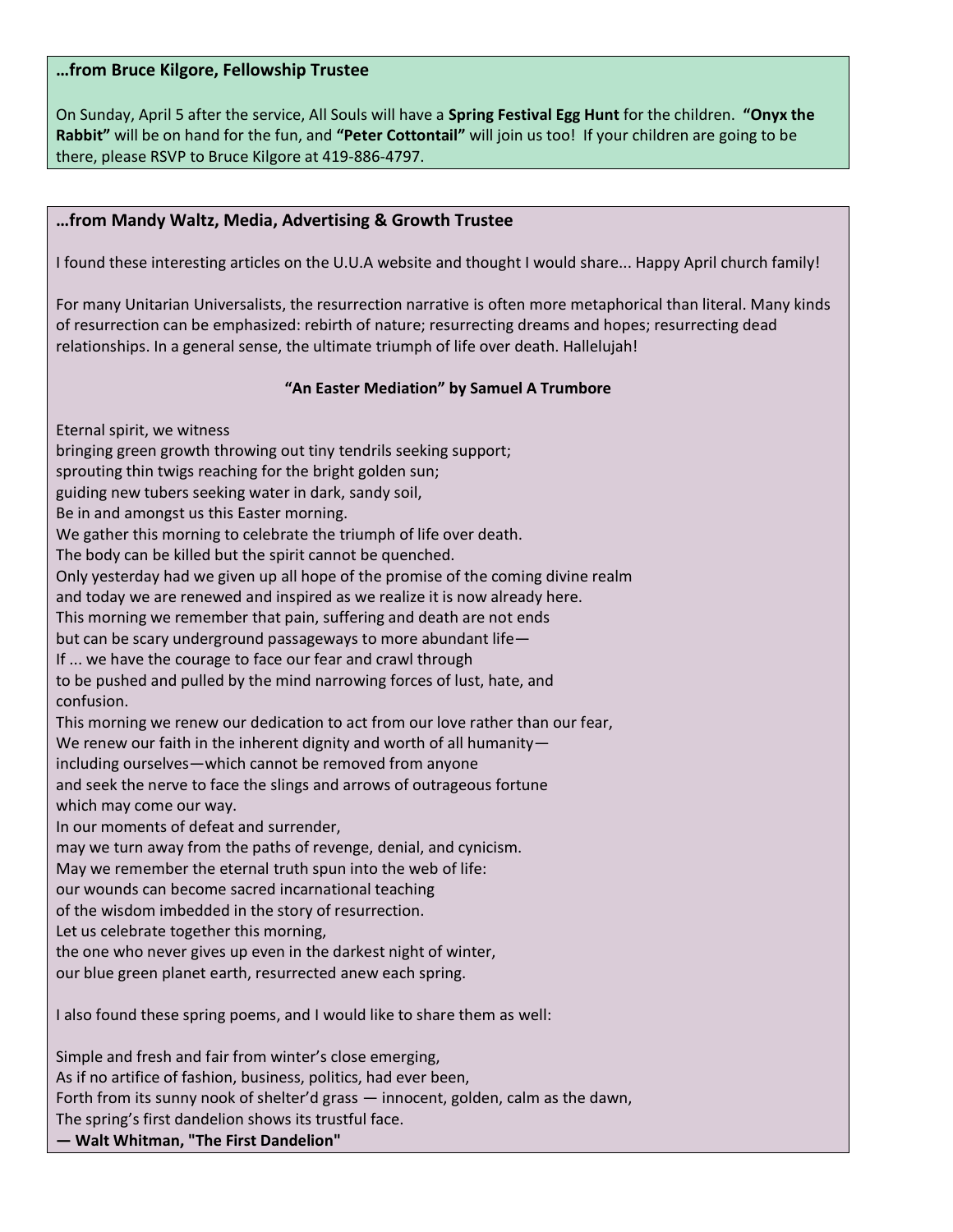#### **…Media, Advertising & Growth cont.**

For winter's rains and ruins are over, And all the seasons of snows and sins; The days dividing lover and lover, The light that loses, the night that wins; And time remembered is grief forgotten, And frosts are slain and flowers begotten, And in green underwood and cover Blossom by blossom the spring begins. **— Algernon Charles Swinburne, "Atalanta in Calydon"**

And Spring arose on the garden fair, Like the Spirit of Love felt everywhere; And each flower and herb on Earth's dark breast rose from the dreams of its wintry rest. **— Percy Bysshe Shelley, "The Sensitive Plant"**

The first day of spring is one thing, and the first spring day is another. The difference between them is sometimes as great as a month. **— Henry Van Dyke, "Fisherman's Luck"**

The sun was warm but the wind was chill. You know how it is with an April day. When the sun is out and the wind is still, You're one month on in the middle of May. But if you so much as dare to speak, a cloud come over the sunlit arch, And wind comes off a frozen peak, And you're two months back in the middle of March. **— Robert Frost, "Two Tramps in Mud Time"**

A Light exists in Spring Not present on the Year At any other period — When March is scarcely here. **— Emily Dickinson, "No. 812"**

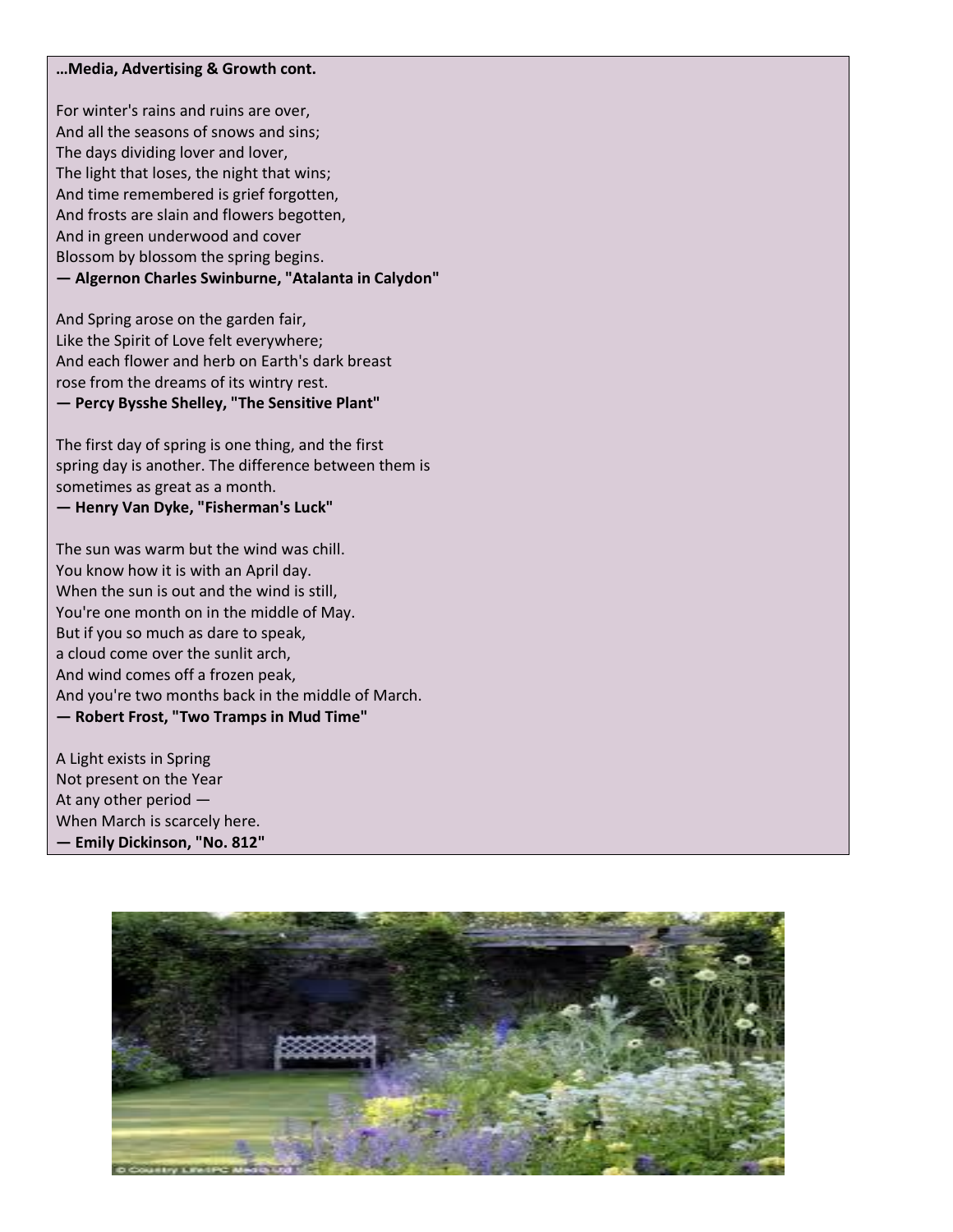#### **…from Brian Moore, Pulpit & WorshipTrustee**

Looking back to February. Well what can I say? IT WAS REALLY COLD!!! So cold that our Sunday the 15th service with Sister Paulette Schroeder was canceled, along with just about everything else that Sunday morning. But we came back on Sunday the 22nd with a good turnout for Lisa Kreischer, who gave a really good talk on taking responsibility for our actions by making better choices about how we respond when our needs are not being met. The following Sunday was met with another blast of winter snow and cold which lowered the attendance for Karen's talk on "Prayers That Have Moved Me". But, despite the low turnout, we all enjoyed the fellowship of those who came and Karen's message from "Illuminata: A Return to Prayer", by Marianne Williamson, that I would like to share with everybody here in the newsletter.

#### **"Let Your Light Shine"**

"Our deepest fear is not that we are inadequate. Our deepest fear is that we are powerful beyond measure. It is our light, not our darkness That most frightens us.

We ask ourselves Who am I to be brilliant, gorgeous, talented, fabulous? Actually, who are you *not* to be? You are a child of God.

Your playing small Does not serve the world. There's nothing enlightened about shrinking So that other people won't feel insecure around you.

We are all meant to shine, As children do. We were born to make manifest The glory of God that is within us.

It's not just in some of us; It's in everyone.

And as we let our own light shine, We unconsciously give other people permission to do the same. As we're liberated from our own fear, Our presence automatically liberates others."

So, with that, we all witnessed our own Mandy Waltz letting her own light shine on Sunday March 8th with her very moving message "Grandma and the Seven Principles". We were also very entertained with Ayesha singing for the first time, as she played our offertory on the piano. A great turnout and very inspirational Sunday for all. Our last speaker, before the newsletter deadline, was our own President Glenn Myers speaking on Part 2 of "God and the History of the Kokosing Construction Company".

We learned a lot about the local history, drama, and integrity of William Boyd Burgett, the founder of the Kokosing Construction Company.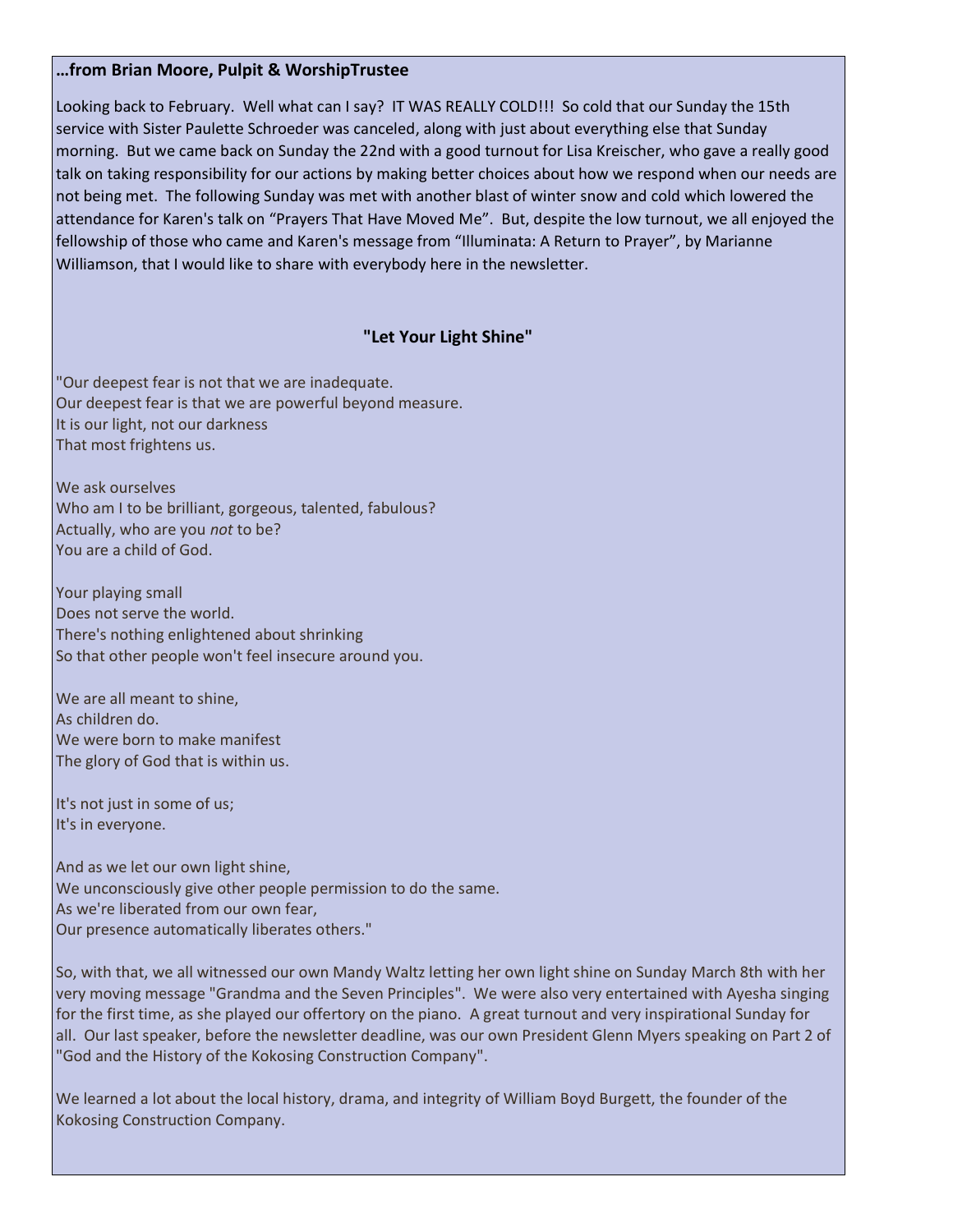#### **…Pulpit & Worship cont.**

#### **Looking Ahead to April**

#### **Sunday, April 5 Speaker: Rev. Karen Bruno**

Title: "The Seven Faces of Jesus"

Topic: Heretic, Healer, Mystic, Messiah, Peacemaker, Social Activist, or

Son of God. How do you see Jesus and what does that mean to you this Easter?

Leader: Eric Sargent

Music: Ayesha Fry

\*Also Sunday April 5th is our Flower Communion. Bring a flower to share. Just as there are many varieties of flowers, we share in our own varieties of diversity. Although we are all very different, we are all beautiful like flowers. Take a different flower home than the one you brought to share and celebrate diversity.

#### **Sunday, April 12 Speaker: Bill Baker**

Title: "Can One Person Make a Difference?"

Topic: In today's busy world, with all our responsibilities and so many social and environmental issues to be addressed, how does an individual "change the world?" Is it even possible for one human to make a difference, or is it best to let some larger group or organization do the work.

Bio: Bill is a local organizer and activist, currently coming out of winter hibernation and excited about making a difference this year. A Navy veteran and father of four, Bill's mid-life crisis involves committing a number of hours each week to volunteer activism regarding Social and Environmental Justice, particularly in regards to local control, and supporting communities in their efforts to remain free and independent. Current commitments include the continuing development of the Luna Park Memorial Trail (located at North Lake Park in Mansfield), organizing the launch of a local newsletter called the 'North End Free Press' and serving Mansfield's Fourth Ward on the Police Review and Community Police Relations Commission.

Leader: Teasha Sprague

Music: Trio Alle Breve

\*Also Sunday, April 12, will be our All Souls UU Church Recycling Collection Day. Please see flyer in the newsletter for more information.

Also this would be a great day to do our "Adopt a Highway Program". Hopefully not too hot or cold and, if it does not rain, the litter will be very visible and easy to pick up now before vegetation starts growing. Ideally, we need 16 people. With 16 people divided into 4 groups of 4, it will make the job fast and easy and a great time for some fellowship and community service. Also, some volunteers for child care would be awesome. Remember: You can pretend to care, but you can't pretend to show up!!!

#### **Sunday, April 19 Speaker: Sensei Dean Williams**

Title: "The Angels of Zen"

Topic: In Zen and other Mahayana Buddhist traditions, the Boddhisattva is a guiding force. We'll look at similarities and differences between the nature and function of the Bodhisattva and angelic beings as they are conceived of by other religious and spiritual traditions. Most importantly, it is hoped that everyone will come away from the talk with an appreciation of the Bodhisattvas we each carry within ourselves.

Bio: Sensei Dean Williams is the guiding teacher of the Jijuyu-ji Zen Sangha of Cleveland and Living Lotus Sangha of Mansfield. His interest in Zen Buddhism began in the early 70s when he was working on his BA in philosophy. He began formal Zen practice in 1997. He was lay ordained in 2000, ordained as a Buddhist chaplain in 2001, and as a priest in 2003, all while studying with Sojun Diane Martin, the resident teacher at Udumbara Zen Center in Evanston, IL. In 2006, he served as shuso during the fall practice period at Udumbara. Dean received dharma transmission in 2014 from Shoho Michael Newhall, the abbot of Jikoji Zen Center in the Santa Cruz Mountains in California, making him a dharma holder in the Kobun Chino lineage.

Leader: Brian Moore

Music: Ayesha Fry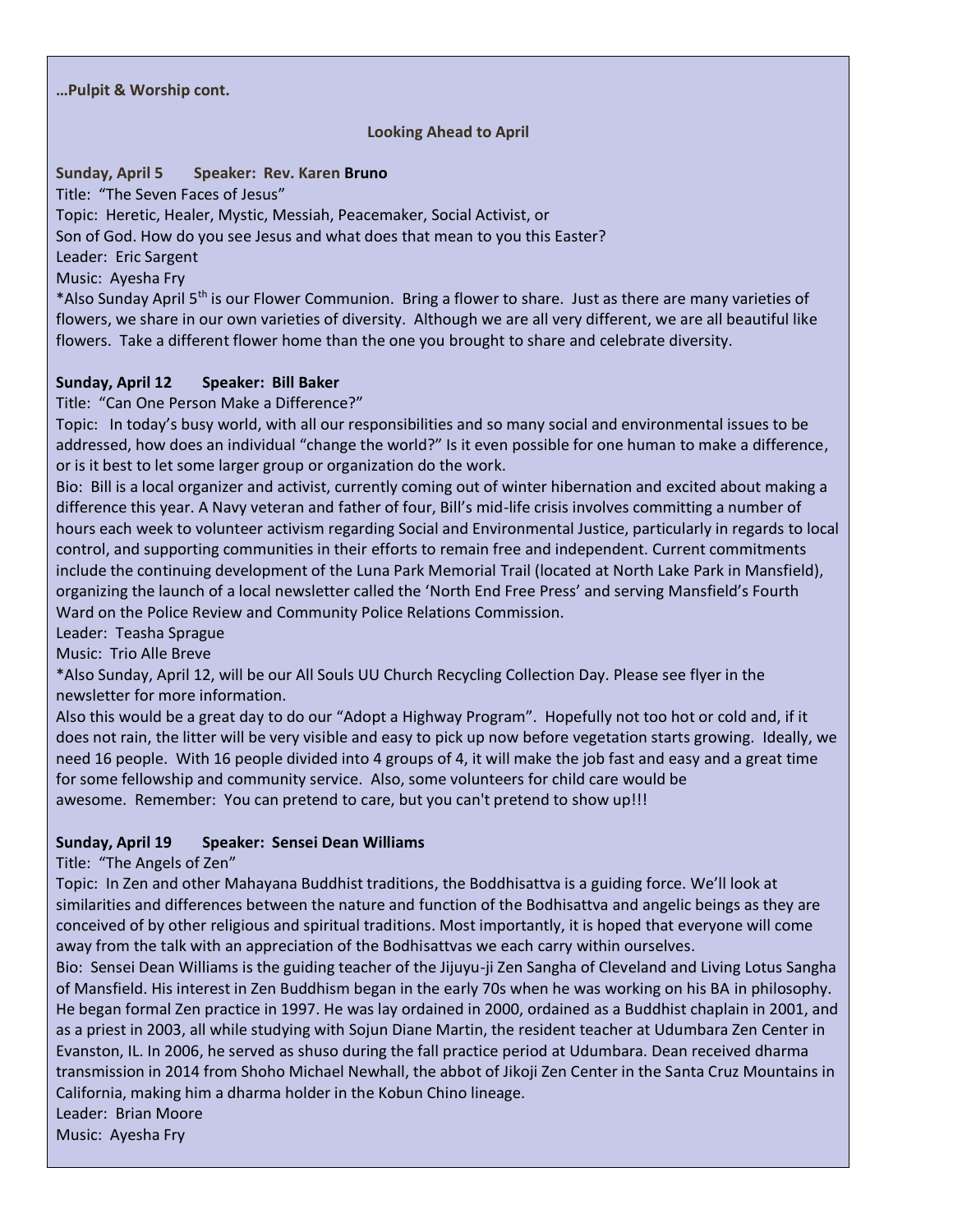#### **…Pulpit & Worship cont.**

#### **Sunday, April 26 Speaker: Rev. Karen Bruno**

Title: "My Journey and the Music of John Denver"

Topic: So many times in my life there has been a John Denver song that has spoken to my heart. I will share some of the "Landmark" songs that have echoed transitions in my life.

Leader: Karen Bruno

Music: Trio Alle Breve

#### **\*\*\*\*ALSO: POTLUCK AND KENYA COIN COLLECTION\*\*\*\***

Please Note: This will be Rev. Karen Bruno's last time as a speaker as our pastor. I would like to do something special. I would like everyone to bring a flower bulb to give to Karen. She has agreed to take all the bulbs to camp and dedicate a special spot at the Flying Horse Farm for the children to plant the bulbs and grow a flower garden for Karen and all her friends back at the All Souls Church. The bulbs are very inexpensive, Kroger has them for about \$2.99 a box. Karen will still remain with us through August and, hopefully, after that we can have her back as one of our guest speakers once or twice a year…and maybe she will join us on a Sunday as a member from time to time?

So in conclusion: With the return of the Sun from the dark winter's night and rebirth of the world through the miracle of Spring. I invite everyone to let their light shine and manifest the glory of God that is within you!

#### **Peace, Love, and Namaste to All Souls**

## **Living Lotus Zen Sangha April Schedule**



# **Monday April 13 and April 27**

#### **6:30pm - 8:30pm**

Everyone is welcome to practice with us! No previous meditation experience necessary. We will meet 6:30pm-8:30pm at All Souls Unitarian Universalist Church, 25 Church St., Bellville, OH. The church is opened at 6:00 p.m. Please enter from the side door - we sit upstairs. Loaner meditation cushions (Zafus & Zabutons) are available, as well as pews for those who prefer/need to sit in a chair. For more information, find us on Facebook, our webpage, or contact Jackie Moore.

#### **Schedule**

6:30pm-6:50pm - Zazen (Sitting Meditation) 6:50pm-7pm - Kinhin (Walking Meditation) 7pm-7:20pm - Zazen – (Second period of Zazen) 7:20pm-7:30pm - Liturgy - Heart Sutra, Chanting and Prostrations 7:30pm-8:30pm - Dharma Talk delivered by Sensei Dean Williams **Brief Beginner's Guide to Zazen & Kinhin: <http://global.sotozen-net.or.jp/eng/practice/zazen/howto/index.html>**

#### **Monday, April 6 from 6:30 pm – 7:30 pm at Relax, It's Just Coffee**

Sangha members and friends are invited for coffee and informal discussion over a Zen book. This will offer Sangha members and friends an opportunity for intensive work with a text to supplement our regular 2nd & 4th Monday's sittings. **BOOK: "Inside the Grass Hut: Living Shitou's Class Zen Poem"** by Ben Connelly (2014) Wisdom Publications ISBN#978-1-61429-121-3

> Suggested Selections to Have Read Before Discussion: Chap.13-18. **Bring your thoughts, notes, insights and confusions…and a friend!**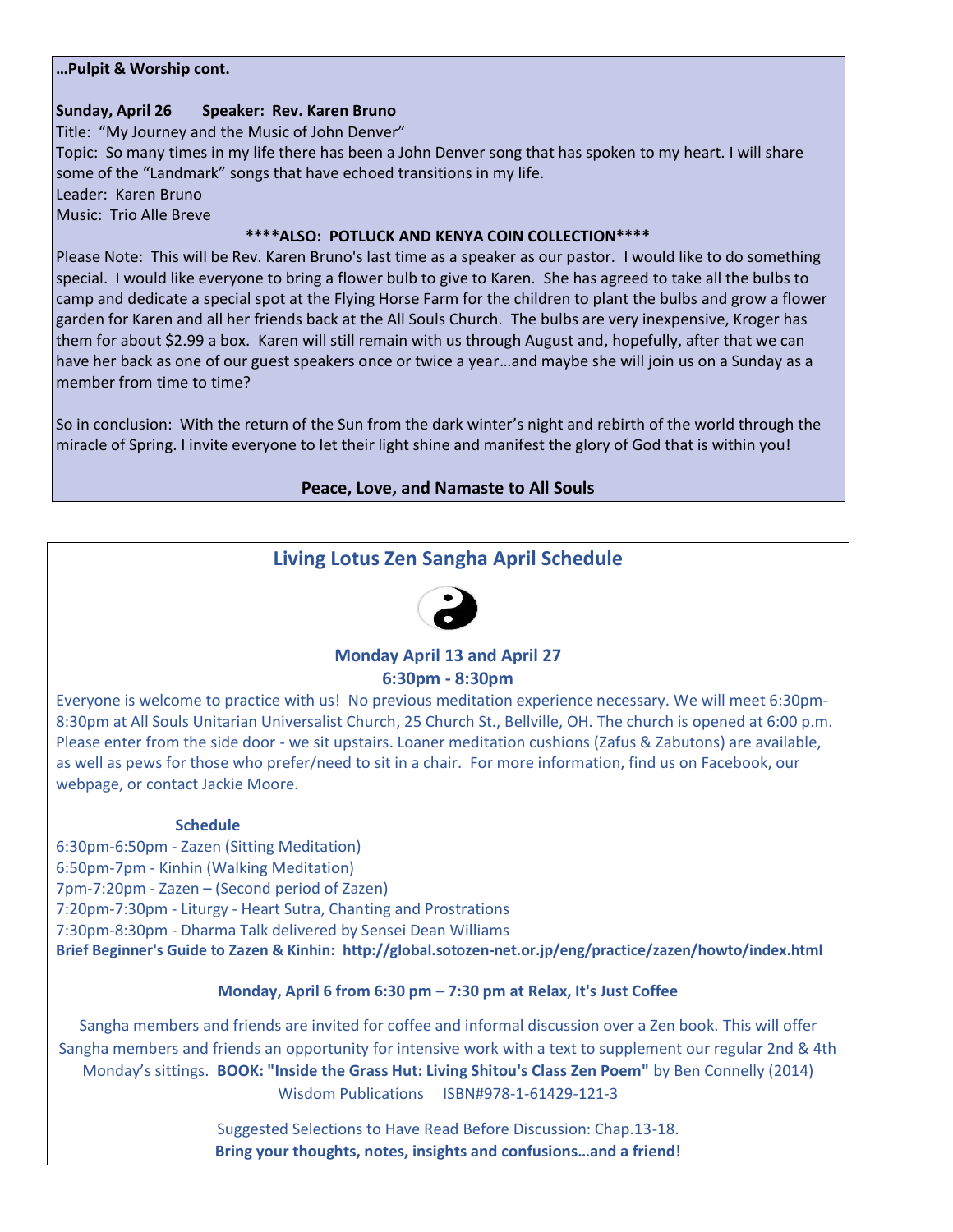### **All Souls U.U. Recycling Collection Day**

**Sunday, April 12**

**Please bring your recyclables to the church parking lot.** 

**The truck will be there for collection before and after the service.** 

#### **Listed below are the main items Milliron accepts. Please keep them sorted by categories.**

**Aluminum Cans**: Please rinse thoroughly

**Steel Cans**: Please rinse thoroughly and remove labels

**Ferrous & Non-Ferrous Materials**: Aluminum, Steel, Brass, Copper, Silver, Nickel, Platinum, Pewter, Bronze Zinc, Die Cast, etc.

**Plastic**: Please rinse thoroughly and throw away lids. Only plastic bottles and jugs with the recycle emblem stamped on the bottom. #1 PETE – such a pop bottles and #2 HDPE such a laundry products, milk, juice and water jugs.

**Newspaper**: No books, magazines, phone books or mail

**Corrugated Cardboard**: No boxboard or chipboard

**Office Mix**: Please shred if able to do so

**Automobile/Forktruck Batteries**

#### **PLEASE NO GLASS & PLEASE SEPARATE ALL CATEGORIES**

You are welcome to bring recyclables to the Moore's barn prior to the collection date. Contact: Jackie or Brian Moore at 419-589-7707. All of the proceeds go to All Souls Unitarian Universalist Church.

#### **THANK YOU!**